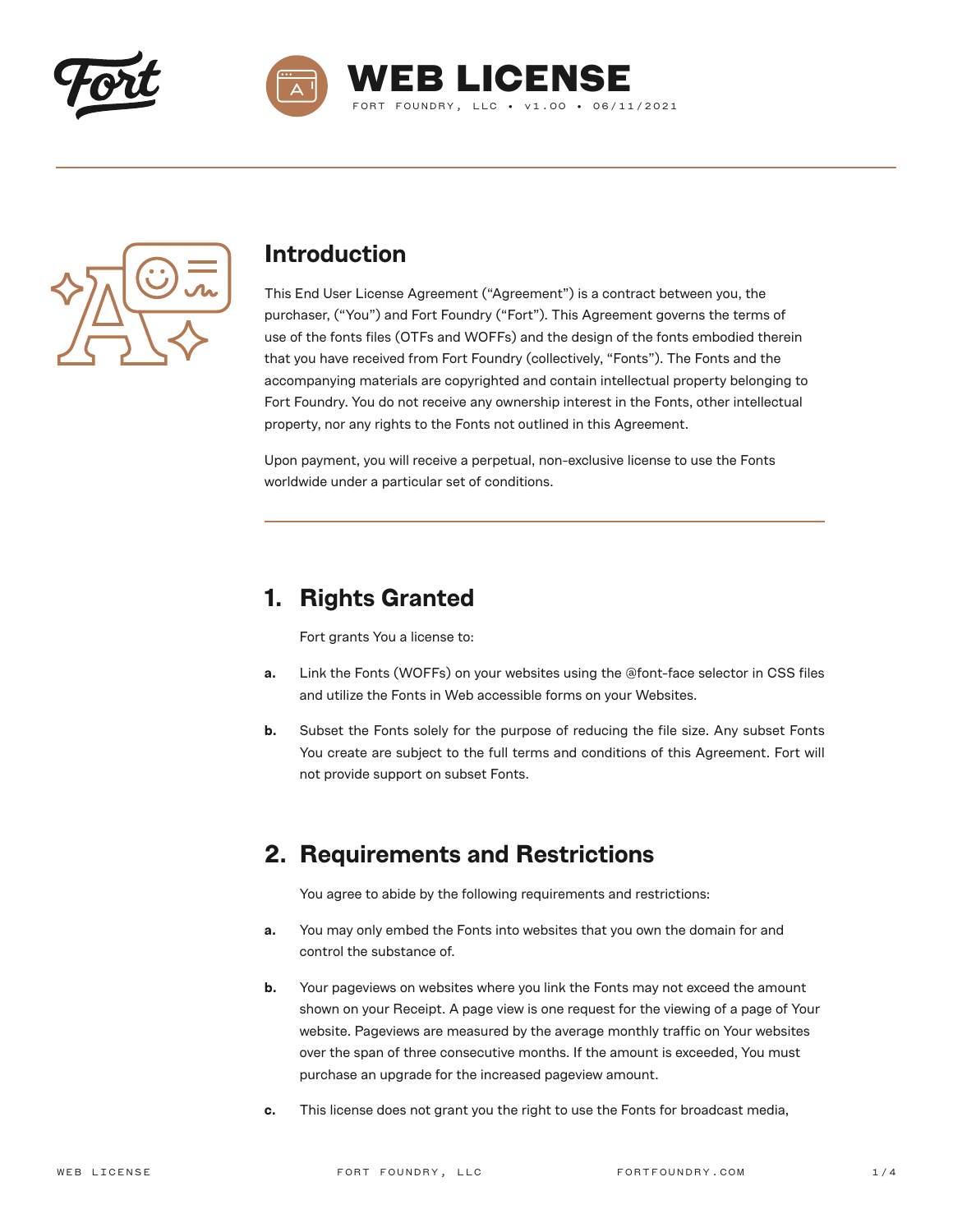applications, or to install the Fonts onto devices of individual users. Should you desire to use the Fonts in any of those ways, separate licenses governing that use are available from Fort.

- **d.** You may not embed, include, call, or link the Fonts within hardware and software in any form whatsoever. This includes, but is not limited to: computer programs, mobile applications, video games, server-side applications, kiosks, web-based mobile apps or any other electronic product or software. Should you desire to use the Fonts in this way, a separate license governing that use is available from Fort.
- **e.** You may not utilize the Fonts on a website that enables an end user to create custom typesetting with the Font (e.g. Photoshop Express for iOS, etc.).
- **f.** You may not use the Fonts as a resource for third parties to make customized products, icons, branding, documents, or other similar works (e.g. Canva, Adobe TypeKit etc.).
- **g.** You may embed the Fonts in reports that your website saves or exports, provided that the reports are not sold for profit.
- **h.** You may not use the Fonts as a resource for You or third parties to create commercial products where the design of the Font is the embodiment of the product. (e.g. Stamps, house numbers, adhesive alphabets).
- **i.** You agree you will take no action which directly or indirectly causes the Fonts to become distributed by or otherwise be subject to an open-source software license or under similar licensing or distribution models or publicly released or otherwise made available in a way not allowed by the license provided hereunder.
- **j.** You may not transfer this Agreement without Fort's consent, and You are not allowed to lend, redistribute, sell, or sublicense the Fonts.
- **k.** The license is purchased for use within a singular organization, entity, company, person, or individual. If You wish to use this license across a group of companies an enterprise license must be purchased.

## **3. Third Parties**

You may temporarily provide the Font to a third party who is working on Your behalf. The third party must agree to use the Font exclusively for Your work, according to the terms of this EULA and retain no copies of the Fonts upon completion of the work. You agree to use reasonable measures to protect the Fonts from access and use by unlicensed third parties.

#### **4. Modifications**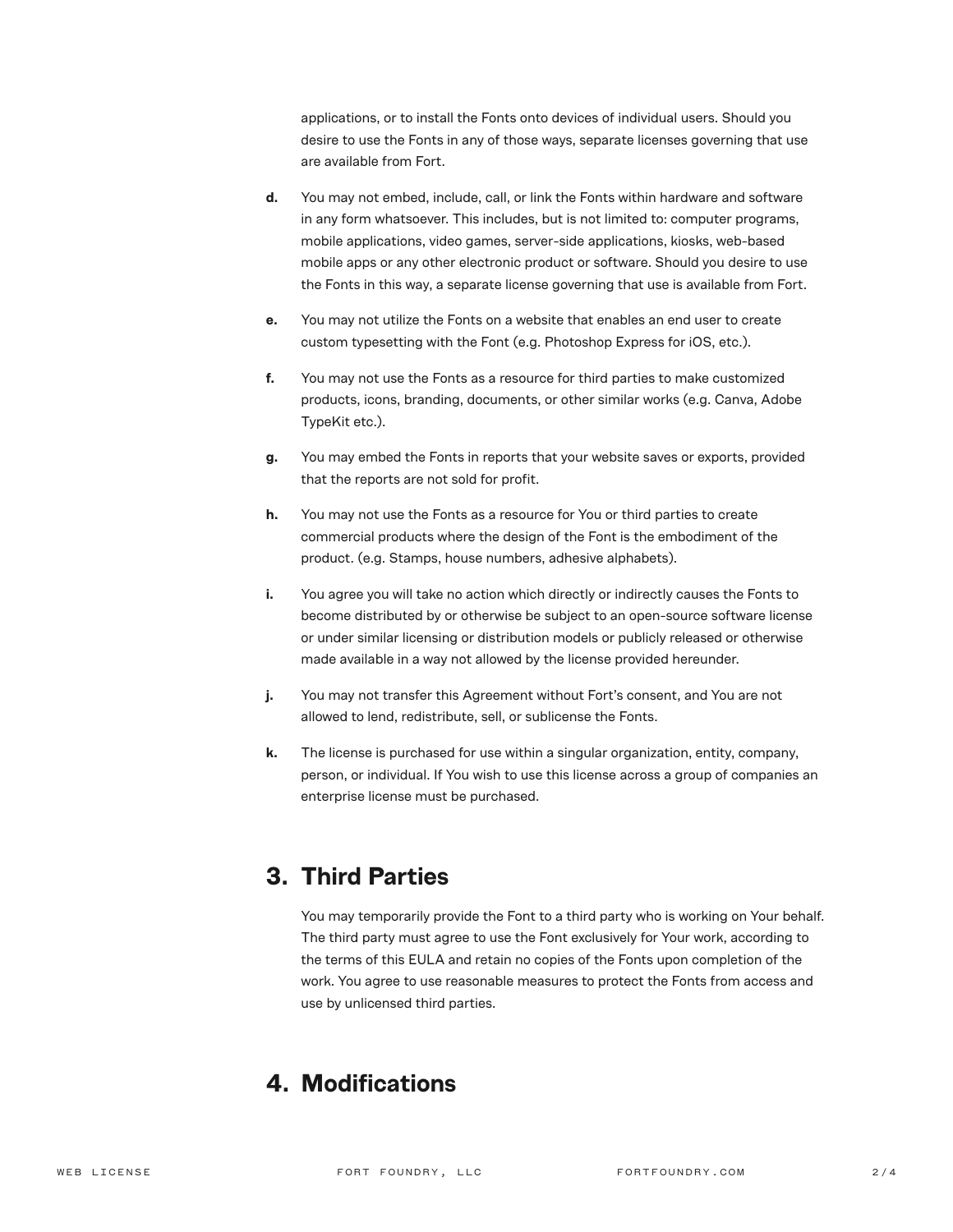You may not modify the Fonts or create derivative fonts without prior written consent from Fort. You may not modify, adapt, translate, reverse engineer, decompile, disassemble, or create derivative works based on the Fonts itself. You hereby agree that the unauthorized modification or reverse engineering of the Fonts shall be an infringement on Fort's rights causing significant monetary harm.

### **5. Copyright**

Unauthorized copying of the Font even if modified, merged, or included with other software, or of the written materials, is expressly forbidden. You may be held legally responsible for any infringement of Fort's intellectual property rights that is caused or encouraged by your failure to abide by the terms of this Agreement.

#### **6. Termination**

This Agreement is effective until terminated. This Agreement terminates automatically if You do not comply with its terms. Upon termination, you must destroy the original and any copies of the Fonts and documentation, except for any typeface, text or visuals generated by the Fonts, which have been distributed or otherwise used by You up to the date of Termination, in part and in whole, including modified copies, if any.

## **7. Representations & Warranty**

Fort Foundry warrants the Fonts to be free from defects in materials and workmanship under normal use for a period of 21 days from the date of purchase. Should any Font be damaged or defective, Fort will replace the Font so long as the replacement request is made within 21 days after purchasing and is accompanied by a valid sales receipt. Any replacement Fonts will be warranted for 21 days.

The entire risk as to the quality and performance of the Fonts rests upon You. Fort Foundry does not warrant that the functions contained in the Fonts will meet your requirements or that the operation of the software will be uninterrupted or error free. All Fonts installed are done so at Your risk.

FORT FOUNDRY SHALL NOT BE LIABLE FOR ANY DIRECT, INDIRECT, CONSEQUENTIAL, OR INCIDENTAL DAMAGES (INCLUDING DAMAGES FROM LOSS OF BUSINESS PROFITS, BUSINESS INTERRUPTION, LOSS OF BUSINESS INFORMATION, AND THE LIKE) ARISING OUT OF THE USE OF OR INABILITY TO USE THE FONTS EVEN IF FORT FOUNDRY HAS BEEN ADVISED OF THE POSSIBILITY OF SUCH DAMAGES.